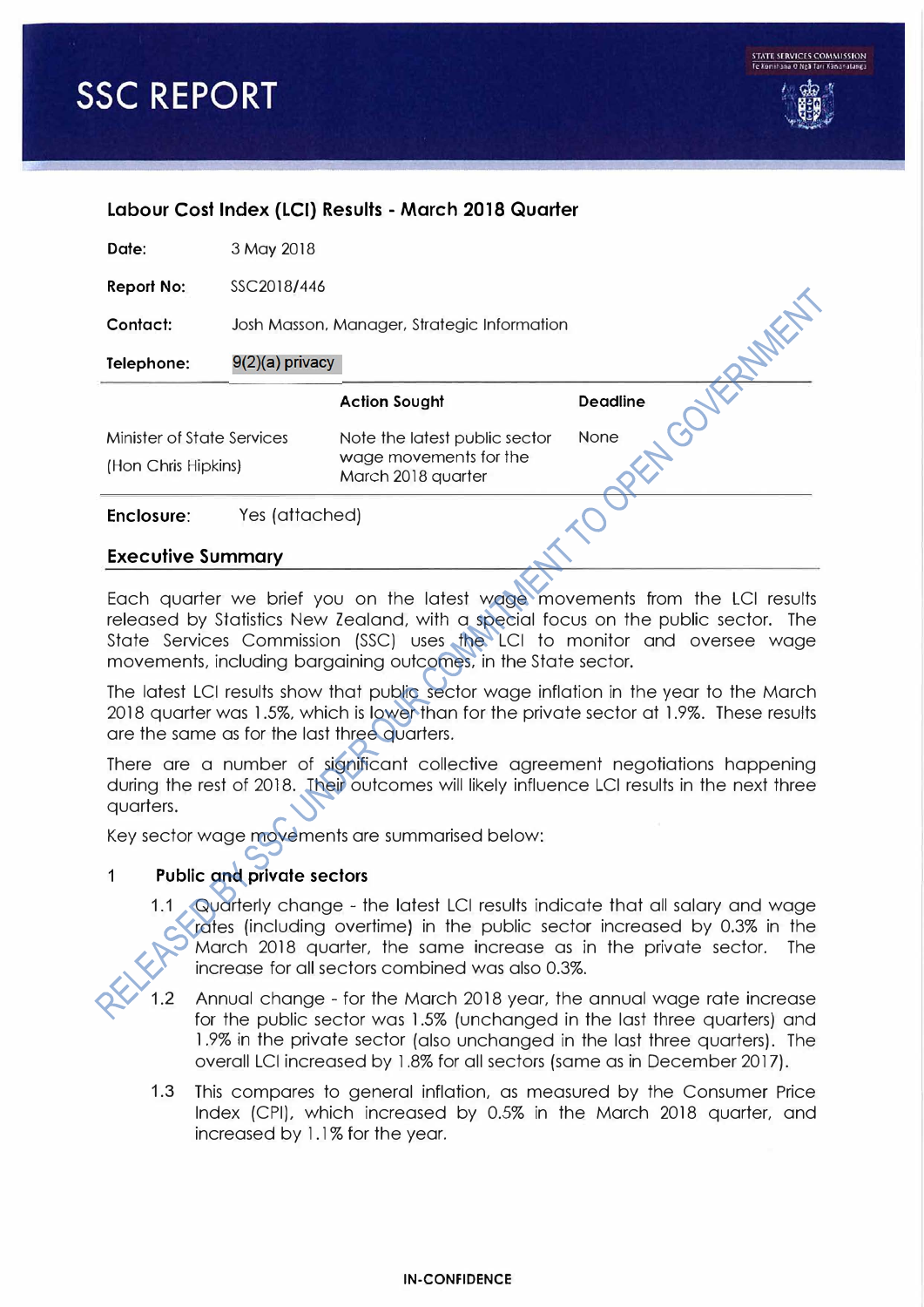## **2 Sub-groups within the public sector**

- 2.1 Quarterly change in the March 2018 quarter, salary and wage rates increased by 0.2% in Central Government and 0.3% in Local Government. Within Central Government: the Public Service and the Education sector increased by 0.3%; the Health sector by 0.2% while the Other Central Government group (excluding State-owned Enterprises) was unchanged.
- 2.2 Annual change in the year to March 2018 wage growth in Local Government increased by 1.7% and Central Government by 1 .4%. Within Central Government, sub-sector movements include the Education sector (up 1.9%), the Public Service (up 1.6%), the Health sector (up 0.9%) and the Other Central Government group (up 1.6%).

## **Recommended Action**

We recommend that you:

a **note** the latest wage movements in the public sector.

Agree/gisa gree.

Hon Chris Hipkins **Minister of State Services**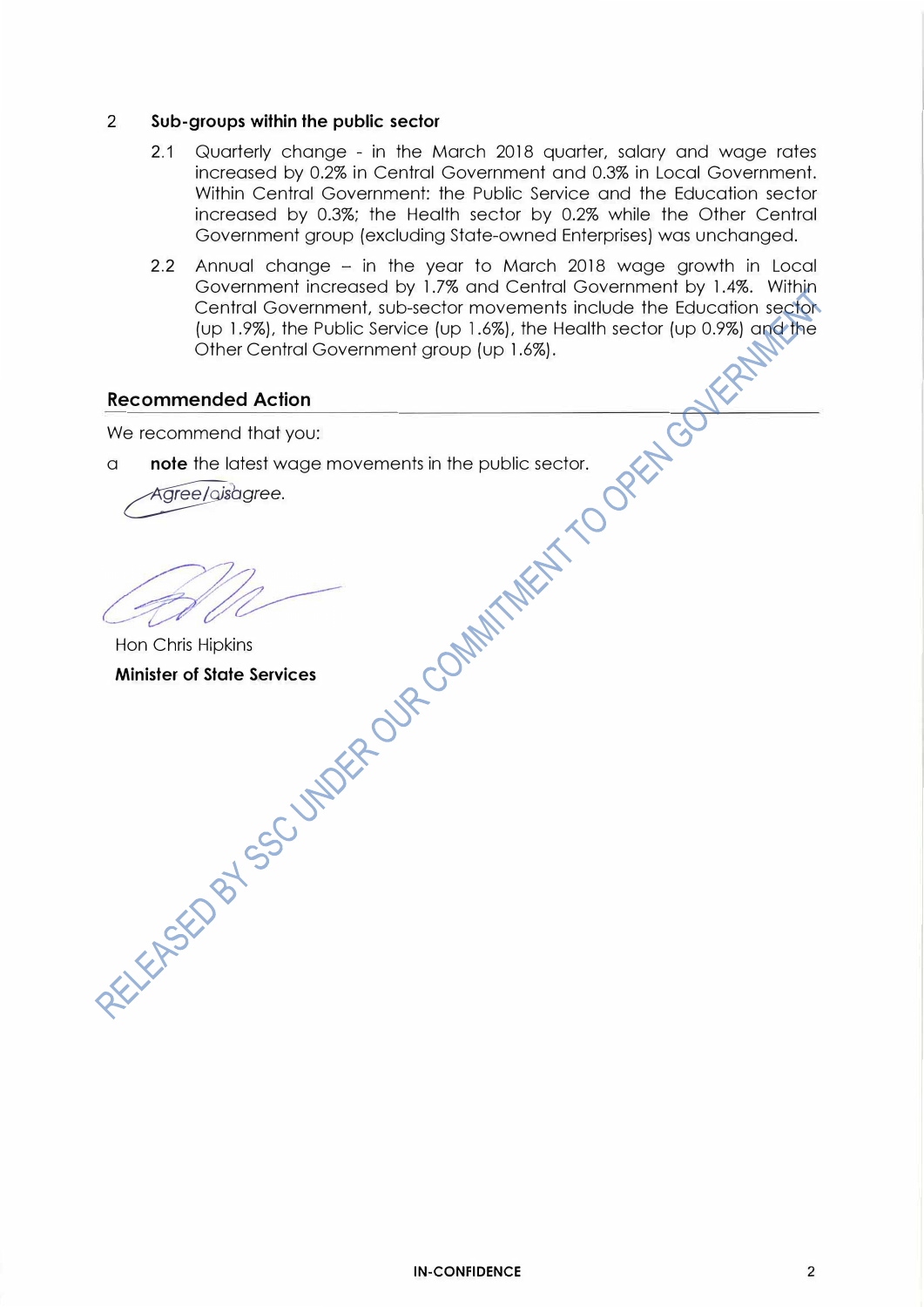# **SSC Report:** Labour Cost Index (LCI) Results - March 2018 Quarter

### **Purpose of Report**

3 Each quarter we brief you on the latest LCI results, with a special focus on the public SSC uses the LCI to monitor and oversee wage movements, including bargaining outcomes, in the State sector.

#### **Supplementary information - wage and salary movements**

- 4 The LCI is released quarterly by Statistics New Zealand, and measures changes in salary and wage rates in the labour market.
- 5 Figure 1 compares annual wage movements (including overtime) for the public and private sectors. The public sector movements tracked below the private sector over the six-year period, Sep-2010 to Jun-2016. In the following year to June 2017, annual wage growth in the public sector exceeded the private sector. Thereafter the result reverted to the previous pattern.

*Figure 1: Public and private sector annual movement in salary and wage rates (percentage change from same quarter of previous year), 2010-2018* 



6 Figure 2 shows the long term trend in wage movements of selected sectors since March 2010 on a cumulative basis. Wage movements in the Public Service since 2010 have been lower than those in the private sector and other government sectors; they have generally been lower than general inflation (as measured by the CPI), though the gap has narrowed in the last six quarters owing to slower inflation growth. Wage movements in Local Government and the Private Sector have been above the CPI since 2011. Health and Education sectors have been slightly above the CPI since December 2015.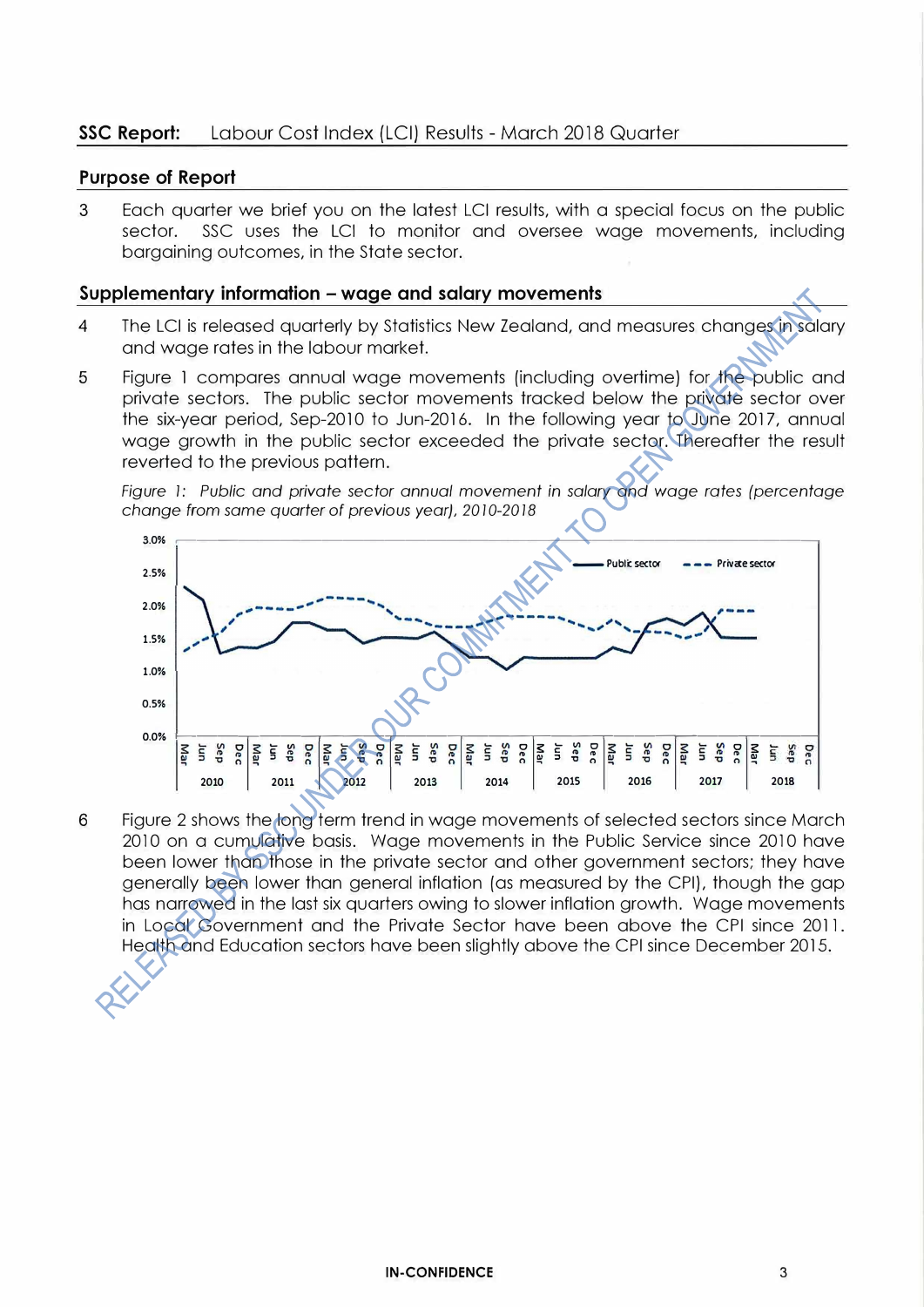

*Figure 2: Labour Cost Index* - *wage movements by sector and CPI{% change since March 2010)*

7 Table 1 shows the wage movements of various sectors on a quarterly, six-monthly and annual basis. Some of these movements were influenced by the collective agreements outlined in paragraph 8 below. The public sector is made up of the Central Government and Local Government sectors. Central Government comprises the Public Service, the Health sector, the Education sector, State-owned Enterprises and the 'Other Central Government' group\*\*.

*Table* I: *Movements in wage rates by sector* - *quarterly, six-monthly and annually to Mar-2018*

| <b>Sectors and Sub-sectors</b>    | <b>LCI Movement in Salary and Wage Rates</b> |             |        |  |
|-----------------------------------|----------------------------------------------|-------------|--------|--|
|                                   | Quarterly                                    | Six-Monthly | Annual |  |
| All sectors                       | 0.3%                                         | 0.8%        | 1.8%   |  |
| Private sector                    | 0.3%                                         | 0.8%        | 1.9%   |  |
| Public sector                     | 0.3%                                         | 0.8%        | 1.5%   |  |
| <b>Local Government</b>           | 0.3%                                         | 1.1%        | 1.7%   |  |
| Central Government**              | 0.2%                                         | 0.6%        | 1.4%   |  |
| <b>Public Service*</b>            | 0.3%                                         | 0.8%        | 1.6%   |  |
| Health                            | 0.2%                                         | 0.7%        | 0.9%   |  |
| Education                         | 0.3%                                         | 0.8%        | 1.9%   |  |
| Other Central Government*         | 0.0%                                         | 0.5%        | 1.6%   |  |
| <b>Consumer Price Index (CPI)</b> | 0.5%                                         | 0.6%        | 1.1%   |  |

\* Unpublished information from SSC's special cut of LCI results, provided by Statistics NZ.

\*\* Central Government- includes Public Service (departments & ministries), Health Sector, Education Sector, State-owned Enterprises and Other Central Government (Police, Defence Force, ACC and other crown agencies).

- 8 **Collective agreements**  The annual growth rate to March 2018 in salaries and wages for the public sector was 1.5%. The March 2018 quarterly increase was 0.3%. The March 2018 quarter included the implementation of pay increases for the following workforces:
	- 8.1 Public Service
		- 8.1.1 Corrections Nurses 2%

#### **IN-CONFIDENCE** 4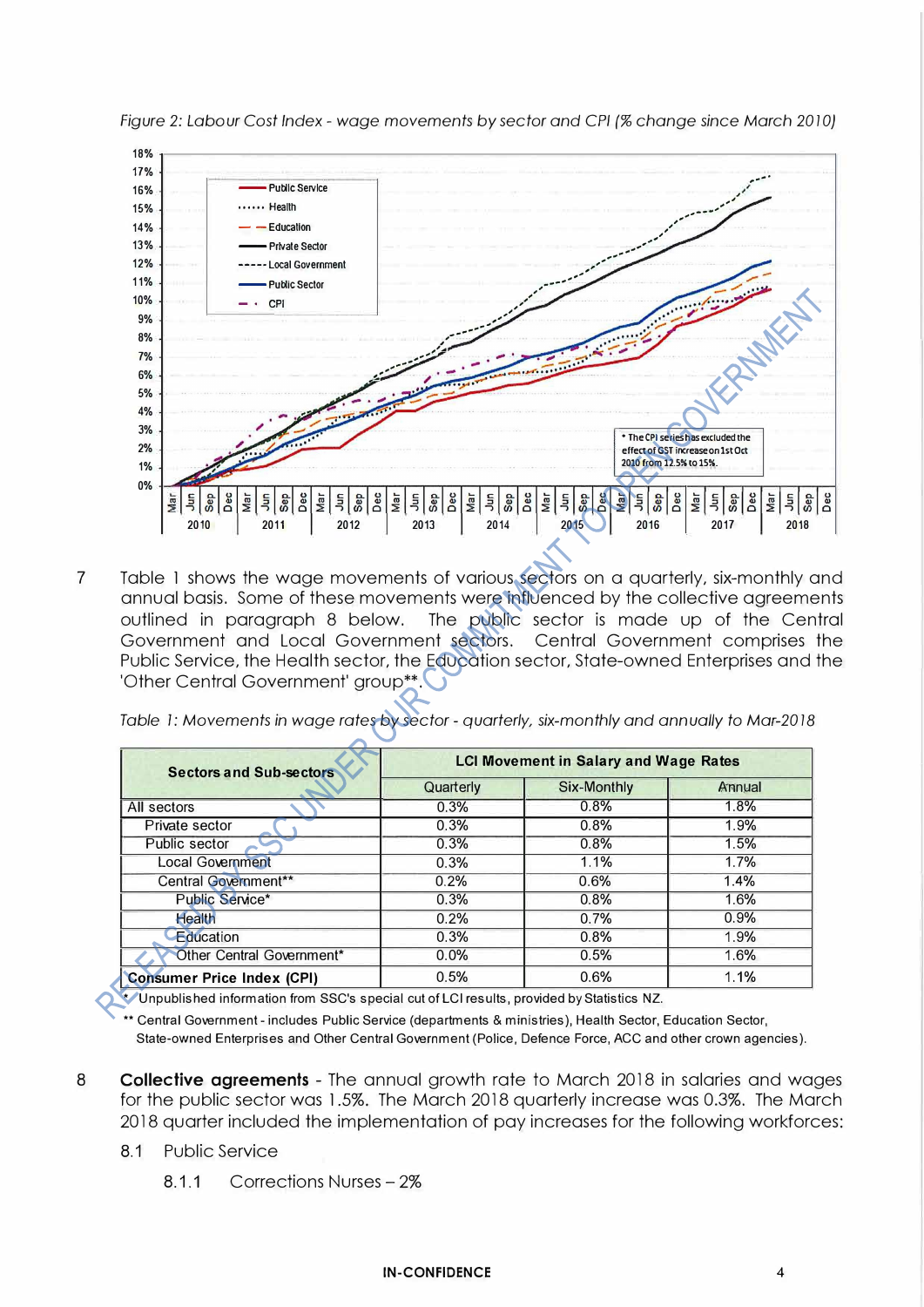- 8.2 Education Sector
	- 8.2.1 Area teachers 2%
	- 8.2.2 Adult and Community Education staff 2%
- 8.3 Health Sector
	- 8.3.1 Northern Clerical workers 2%
- 9 The following collective agreement increases are expected to influence the June 2018 quarter results: 9.1.1 Corrections Prison Based Front Line Agreement – 2%<br>Education Sector<br>9.2.1 Secondary Principles – 2%<br>Health Sector<br>9.3.1 Seniz
	- 9.1 Public Service
		-
	- 9.2 Education Sector
		- 9.2.1 Secondary Principles 2%
	- 9.3 Health Sector
		- 9.3.1 Senior Medical Officers 2%
- 10 There are a number of significant collective agreement negotiations happening during the rest of 2018. The reflection of these in the LCI will depend on when the agreements are settled. Any pay equity settlements will also influence the LCI.
	- 10.1 Agreements that are settled before mid-June will be reflected in the June quarter data (to be reported in August).
	- 10.2 Agreements that are settled during mid-June to mid-September will be reflected in the September quarter data (to be reported in November).
- 11 Negotiations that could have a significant impact on the Public Sector LCI over the next 12 months are:
	- 11.1 Public Service
		- 11.1.1 Ministry of Business, Innovation and Employment
		- 11.1.2 Inland Revenue
		- 11.1.3 Ministry of Justice
		- 11.1.4 Ministry of Social Development Service Delivery
	- 11.2 Health Sector
		- 11.2.1 NZNO Nurses and Midwives
		- 11.2.2 Allied Health and Technical
		- 11.2.3 Resident Medical Officers
		- 11.2.4 Northern Clerical workers
	- 11.3 Education Sector
		- 11.3.1 Primary Teachers
		- 11.3.2 Secondary Teachers
	- 11.4 Other Central Government
		- 11.4.1 Police Constabulary